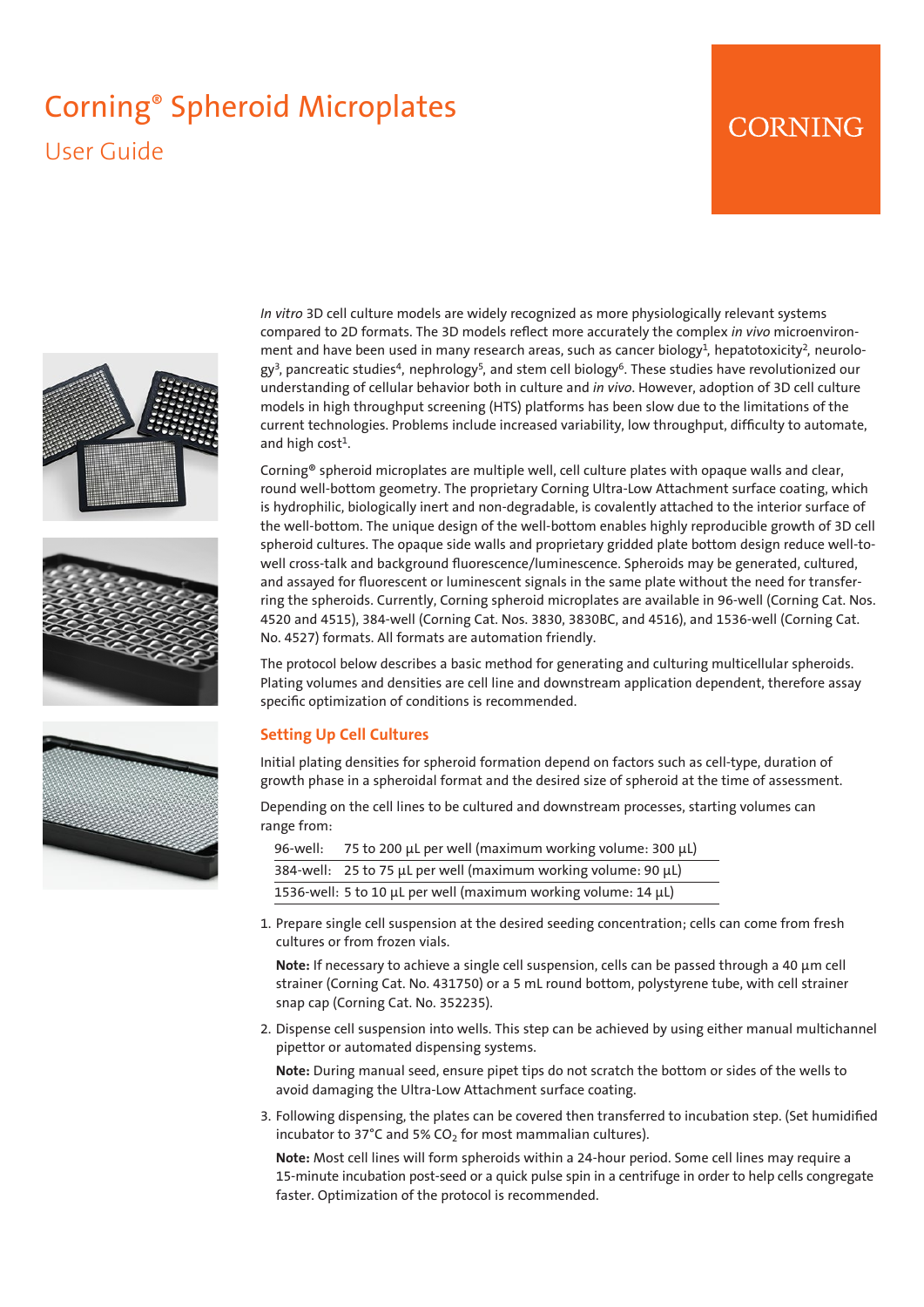- 4. Daily monitoring of spheroid formation and growth can be easily done using any microscope.
- 5. Depending on the cell line and the duration of growth phase in a spheroidal format, a re-feeding step may be necessary. Spheroids can be fed by adding fresh media to wells or by removing spent media and dispensing fresh media into the wells.
	- a. Aspiration and addition of media can be done manually or using an automated liquid handling system.
	- b. In order to leave spheroids undisturbed during media changes, sides of wells should be used to remove and add media.
	- c. It is recommended that 10 to 20  $\mu$ L volume be left in the well during media change for the 96-well and 384-well formats and 5 µL for the 1536-well format.
- 6. Assay/process spheroids in microplate following recommended assay steps, no transfer step required.

## **Examples of Multicellular Spheroids in Corning® Spheroid Microplates**

Uniform, single multicellular spheroids (MCS) generated per well.



#### **DU 145 Spheroids in a 96-well Corning Spheroid Microplate**

**Hep-G2, HeLa, and HCT-116 Spheroids in a 384-well Corning Spheroid Microplate**



Scale bar =  $1,000 \mu m$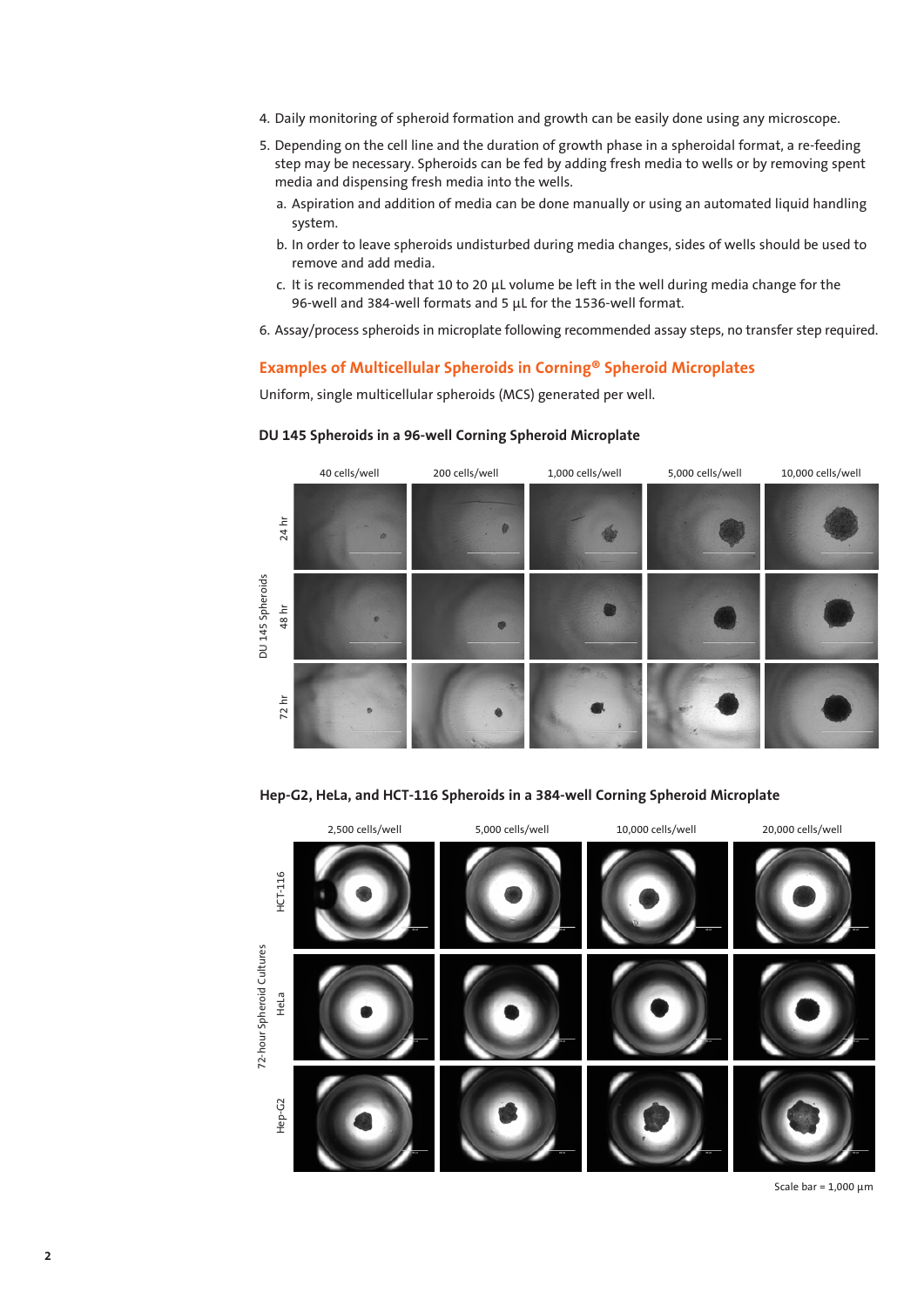# **Examples of Multicellular Spheroids in Corning® Spheroid Microplates (Continued)**

**48-hour Spheroid Cultures – Microscope Images Captured at 4X Magnification, in a 1536-well Corning Spheroid Microplate**



#### **Examples of Assay Using Corning Spheroid Microplates**

**Cell proliferation and cytotoxicity assay screening using CellTiter-Glo® 3D Cell Viability Assay (Promega Cat. No. G9683)**



DU 145 spheroid dose response to Doxorubicin over a 72-hour treatment in a 384-well Corning spheroid microplate.

**Tumor invasion assay using Cytation™ Cell Imaging Multi-Mode Reader and Gen5™ Data Analysis Software (BioTek Instruments)**



MDA-MB-231/Fibroblast tumor invasion in a 96-well Corning spheroid microplate imaged using the Cytation Cell Imaging Multi-Mode microplate reader. Image reprinted, courtesy of BioTek Instruments, Inc.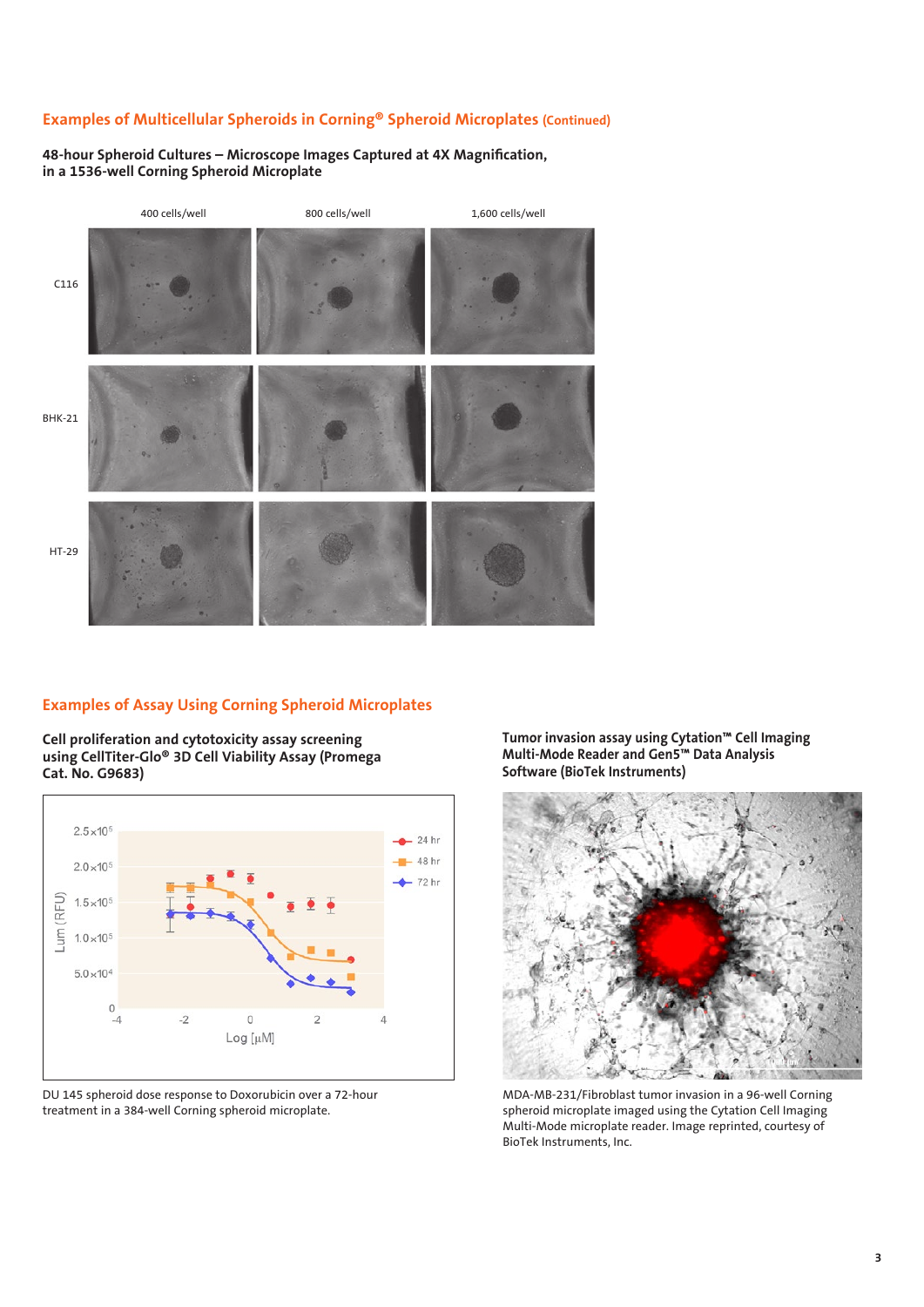# **Examples of Assay Using Corning® Spheroid Microplates (Continued)**

#### Within the hour, cells form a loose aggregate. Cells pool into a more defined aggregate. Tight spheroid with defined edges. Center of spheroid shows initial signs of necrosis. 30 min 1 hr 6 hr 24 hr 48 hr 80 hr

### **Fluorescence microscopy using LIVE/DEAD® Viability/Cytotoxicity Kit (Thermo Fisher Cat. No. L3224).**

HT-29 spheroid formation over a 3-day period in a 96-well Corning spheroid microplate.

#### **72-hour HeLa/GFP Spheroids**

Plate scan at 4X using CellInsight™ CX7 High-Content Screening Imager, in a 1536-well Corning Spheroid Microplate



## **Microplate Dimensions to Support Instrumentation Setup**

|           | Spheroid<br>Microplate<br>(Corning<br>Cat. No.) | Well<br>Volume<br>$(\mu L)$ | Well<br>Depth<br>(mm) | Well<br>Diameter<br>(Top/<br>Bottom)<br>(mm) | Plate<br>Length<br>(mm) | Plate<br>Width<br>(mm) | Plate<br>Height<br>(mm) | A1 Row<br>Offset<br>(mm) | A1<br>Column<br>Offset<br>(mm) | Well<br>Center<br>to Well<br>Center<br>Spacing<br>(mm) | Flange<br>or Skirt<br>Height<br>(mm) | Stack<br>Height | Well<br><b>Bottom</b><br>Elevation<br>(mm) | Well<br>Bottom<br><b>Thickness</b><br>(mm) | Well<br><b>Bottom</b><br>Area<br>(cm <sup>2</sup> ) | <b>Distance</b><br>to<br>Bottom<br>of Plate |
|-----------|-------------------------------------------------|-----------------------------|-----------------------|----------------------------------------------|-------------------------|------------------------|-------------------------|--------------------------|--------------------------------|--------------------------------------------------------|--------------------------------------|-----------------|--------------------------------------------|--------------------------------------------|-----------------------------------------------------|---------------------------------------------|
| 96-well   | 4515, 4520                                      | 300                         |                       | 12.36 6.85/6.35                              | 127.6                   | 85.5                   | 14.2                    | 11.2                     | 14.27                          | 9                                                      | 6.096                                | 13.12           | 1.86                                       | 0.0875                                     | N/A                                                 | 1.86                                        |
| 384-well  | 4516, 3830,<br>3830BC                           | 90                          |                       | 12.54 3.63/2.82                              | 127.6                   | 85.5                   | 14.2                    | 8.99                     | 12.13                          | 4.5                                                    | 2.41                                 | 12.95           | 1.81                                       | 0.0875                                     | N/A                                                 | 1.81                                        |
| 1536-well | 4527                                            | 14.67                       | 6.2                   | 1.7/1.45<br>(Sq)                             | 127.6                   | 85.5                   | 8.0                     | 7.87                     | 11.01                          | 2.25                                                   | 2.16                                 | 6.70            | 1.81                                       | 0.1016                                     | N/A                                                 | 1.81                                        |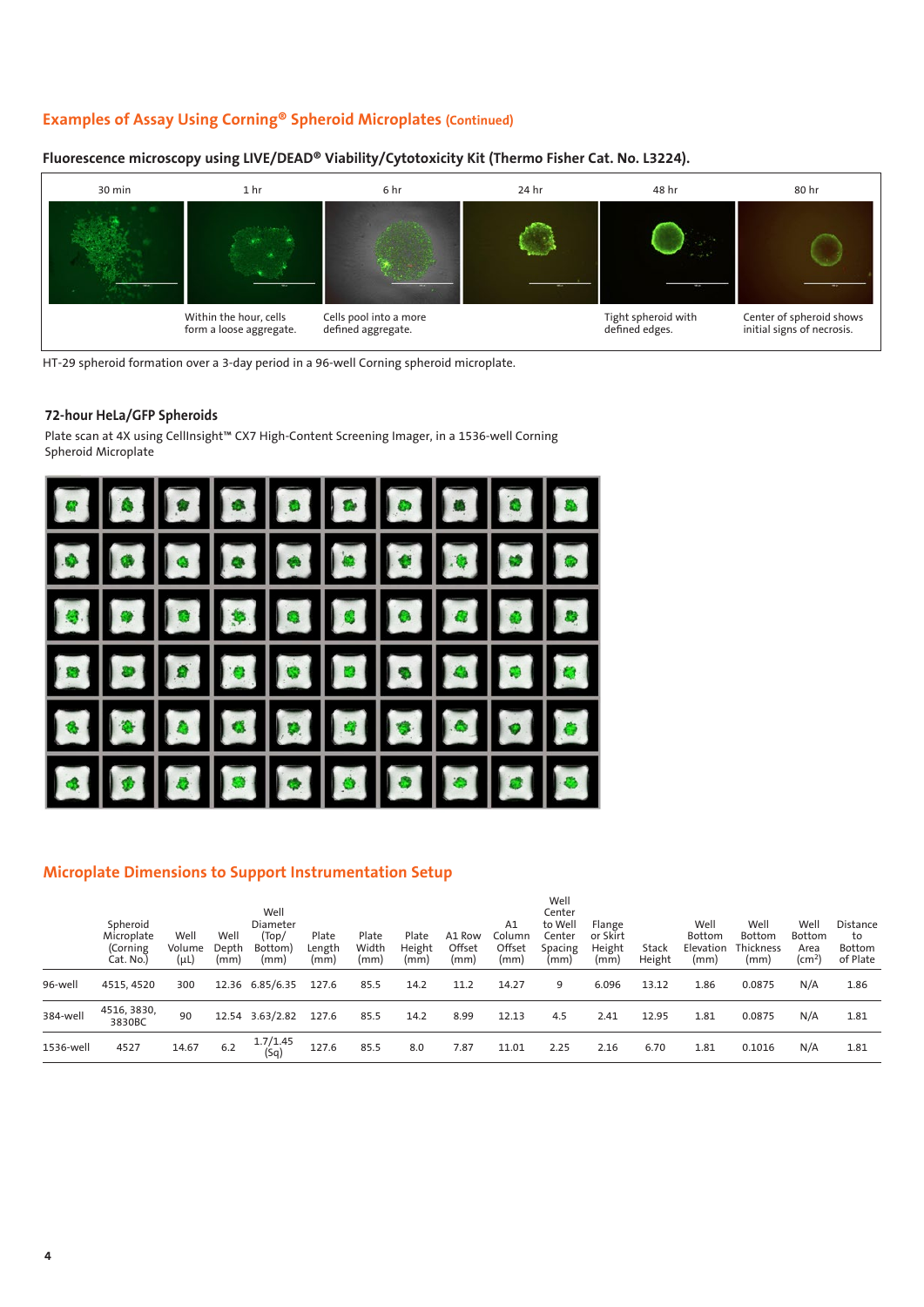# **Corning® Spheroid Microplate FAQ**

**1. How many spheroids are generated per well?**

The Corning spheroid microplate was designed to generate single, uniform sized spheroids in every well.

**2. How do I control the size of the spheroids?**

By altering the initial seeding density, the diameter of the spheroids in the culture can be controlled.

#### **3. Are there any special storage conditions?**

No. The Corning Ultra-Low Attachment surface is a stable, noncytotoxic, nondegradable, biologically inert hydrogel coating that requires no special storage or handling conditions.

**4. What is the advantage of using a round bottom vs. a flat bottom microplate for forming spheroids?**

The unique round well bottom design of the Corning spheroid microplate generates single, uniform spheroids, that are centered in each well. This technology is a reliable tool for 3D screening. Flat bottom wells generate multiple, non-uniform sized spheroids that are not evenly distributed and lack reproducibility across wells. Because of the variation from well to well, the technology does not lend itself to high throughput screening.

#### **5. What are the dimensions of the plate for automation programing?**

Corning spheroid microplates adhere to the standard ANSI/SBS footprint dimensions for 96-well and 384-well microplate formats. A plate dimensions guide is provided with this user manual.

**6. What are the plate dimensions with respect to imaging, e.g., the bottom thickness?**

Well bottom thickness for both 96-well and 384-well formats is 0.0875 mm and 0.1016 mm for the 1536-well format. Please refer to the plate dimension guide for more information.

**7. How do I change media when feeding?** 

For a media change you need to remove a portion of the spent media from the wells and replace it with fresh media. To leave the spheroids undisturbed, we recommend performing this media change off-center using the sides of wells to remove and add media.

A 50/50 media exchange will be the easiest. For example, to remove 50% of media from a 96-well format with a 200 µL starting volume, remove 100 µL of spent media from the wells, and replace with 100 µL of fresh media.

For a full media change or wash step for either the 96-well or 384-well format, we recommend leaving behind a minimum of 10 µL per well. Use the plate dimension guide to program liquid handling instruments to be 2mm to 3 mm above the bottom of the wells and to be slightly off-center. Automation will be required for liquid handling of the 1536-well format.

**8. Will evaporation be an issue, like with the hanging drop technique?**

No. Evaporation is less of an issue because the spheroids are generated inside the wells. For long-term cultures, especially in the 384-well and 1536-well formats, we recommend the use of breathable sealing tape (Corning Cat. No. 3345) during incubation periods.

**9. What imagers have been used with Corning 96- and 384-well spheroid microplates?**

| Manufacturer                    | <b>Instrument Name</b>                                      |  |  |  |  |  |
|---------------------------------|-------------------------------------------------------------|--|--|--|--|--|
| BioTek <sup>®</sup> Instruments | Cytation <sup>®</sup> cell imaging multi-mode reader        |  |  |  |  |  |
| <b>Molecular Devices</b>        | ImageXpress® Micro XLS automated imaging system             |  |  |  |  |  |
| <b>Nexcelom</b>                 | Celigo <sup>®</sup> S image cytometer                       |  |  |  |  |  |
| Thermo Fisher                   | CellInsight <sup>™</sup> CX7 high content system            |  |  |  |  |  |
| <b>TTP Labtech</b>              | Acumen <sup>®</sup> Cellista laser scanning image cytometer |  |  |  |  |  |

#### **10. Are there any issues when reading plates while using fluorescent/colorimetric agents?**

No, Corning spheroid microplates are specifically designed for assay use. The plates feature optically clear, round bottom wells with a black opaque microplate body. The plate design also includes a unique well shield to minimize well-to-well cross-talk.

We recommend using Promega CellTiter-Glo® 3D Cell Viability Assay for cell proliferation and cytotoxicity assay screening.

**11. Where can I find application notes for Corning spheroid microplates?**

Corning technical literature can be found online at **www.corning.com/lifesciences**.